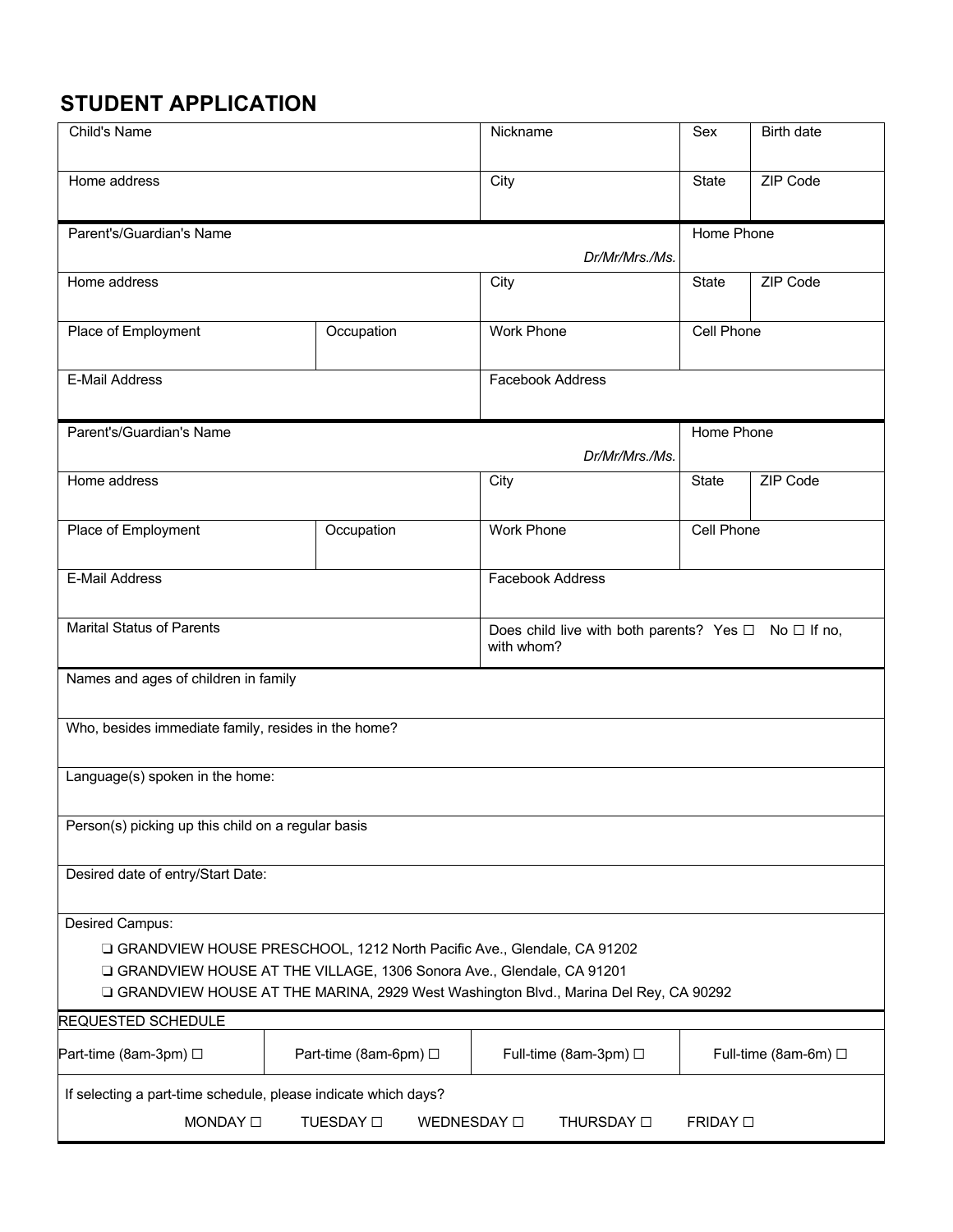#### **PERSONS AUTHORIZED TO PICK UP STUDENT(S)**

The following people may pick up my child at Grandview House Preschool and may be called for emergencies or illness:

| No. 1: Name                                                    | Relationship                           | Home Phone       |            |  |
|----------------------------------------------------------------|----------------------------------------|------------------|------------|--|
| Home address                                                   | City                                   | <b>State</b>     | ZIP Code   |  |
|                                                                |                                        |                  |            |  |
| No. 2: Name                                                    | Relationship                           | Home Phone       |            |  |
|                                                                | City                                   | <b>State</b>     | ZIP Code   |  |
| Home address                                                   |                                        |                  |            |  |
| No. 3: Name                                                    | Home Phone<br>Relationship             |                  |            |  |
| Home address                                                   | City                                   | <b>State</b>     | ZIP Code   |  |
| No. 4: Name                                                    | Relationship                           |                  | Home Phone |  |
| Home address                                                   | City                                   | <b>State</b>     | ZIP Code   |  |
| <b>GENERAL HEALTH CONDITIONS</b>                               |                                        |                  |            |  |
| Does your child have any allergies? Yes $\square$ No $\square$ | Specify                                |                  |            |  |
| Does your child take naps? Yes $\Box$ No $\Box$ How long?      |                                        |                  |            |  |
|                                                                |                                        |                  |            |  |
|                                                                |                                        |                  |            |  |
|                                                                |                                        |                  |            |  |
| Methods of home discipline?                                    |                                        | Who disciplines? |            |  |
| What time does your child go to bed at night?                  | How often is your child read aloud to? |                  |            |  |
| What are your child's eating habits and likes/dislikes?        |                                        |                  |            |  |
|                                                                |                                        |                  |            |  |
| What family activities does your child enjoy?                  |                                        |                  |            |  |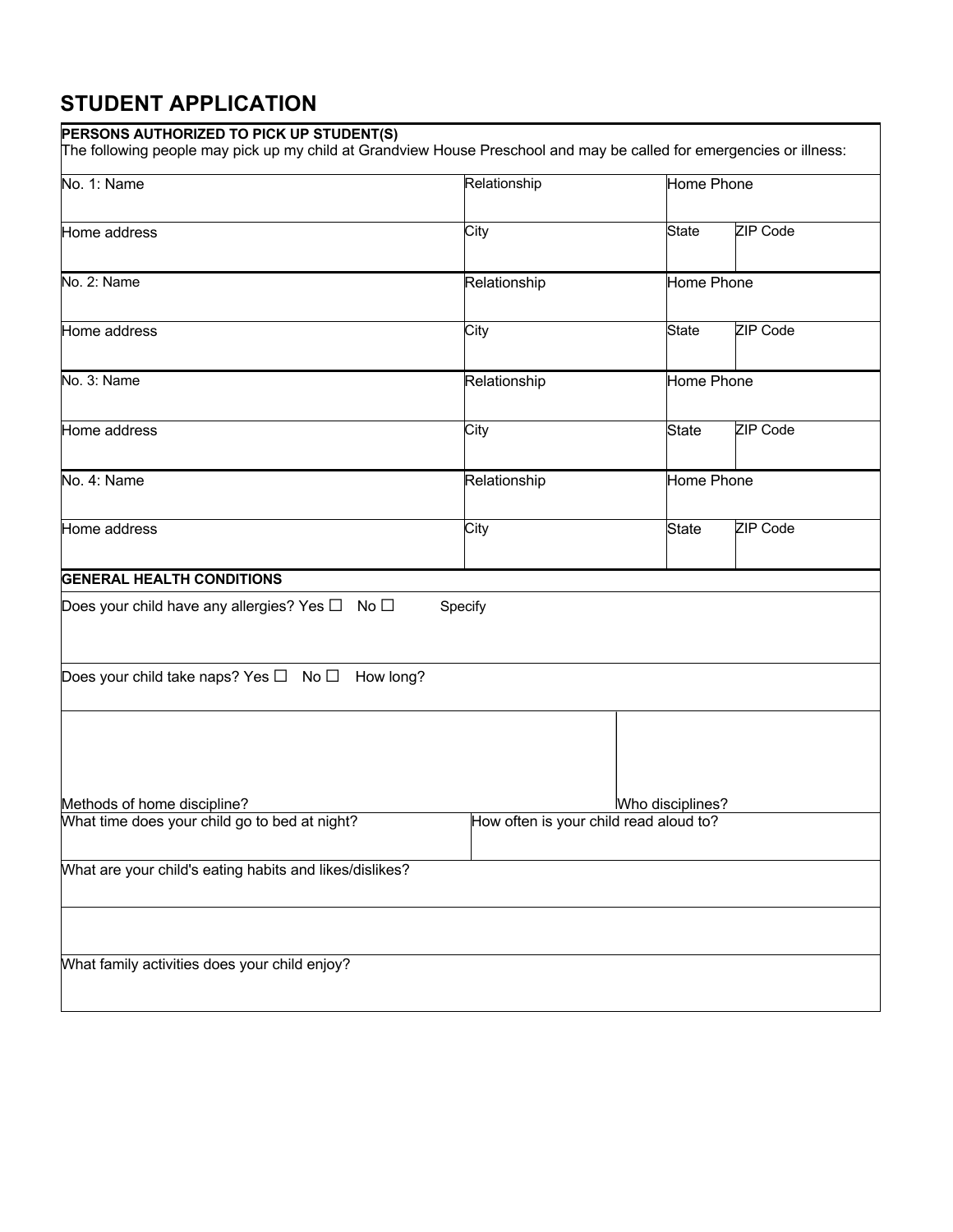| Please describe your child's present school, childcare environment (other children, activities, relatives) |
|------------------------------------------------------------------------------------------------------------|
|                                                                                                            |
| Please describe your child's personality, characteristics, interests and any special needs.                |
|                                                                                                            |
|                                                                                                            |
|                                                                                                            |
| Why would Grandview House Preschool be a good environment for your child?                                  |
|                                                                                                            |
|                                                                                                            |
|                                                                                                            |
| What goals do you have for your child while in preschool?                                                  |
|                                                                                                            |
|                                                                                                            |
| What are your plans for your child for kindergarten?                                                       |
|                                                                                                            |
| Is your child on a waiting list at another preschool? Where?                                               |
|                                                                                                            |
|                                                                                                            |